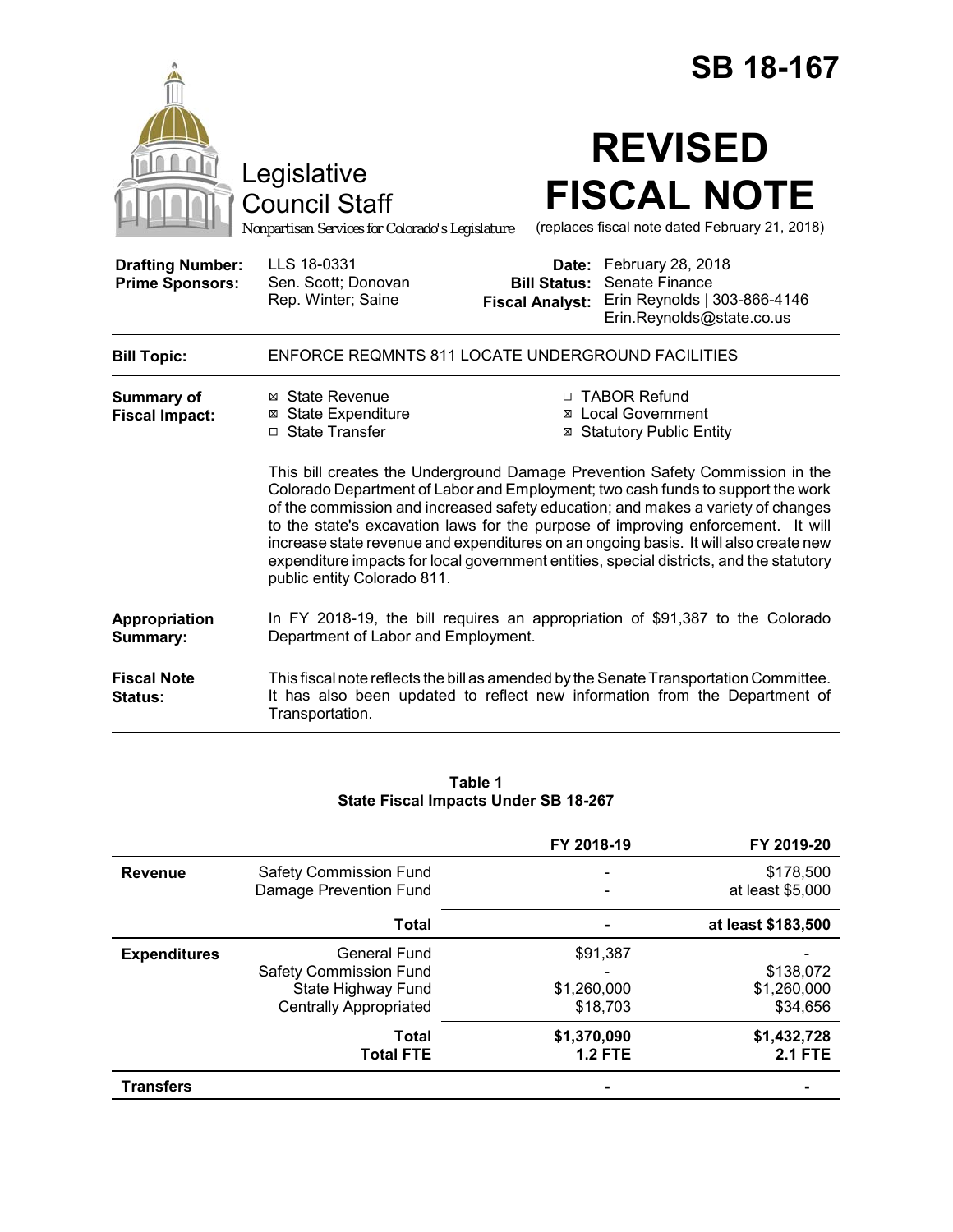## **Summary of Legislation**

This bill makes changes to the state's utility notification system in order to support increased enforcement related to the excavation of underground facilities.

**Colorado 811.** Under current law, a statutory public entity, the Utility Notification Center of Colorado (Colorado 811), supports utility notification in the state. Anyone conducting an excavation is required to contact Colorado 811 to be informed of underground facilities within the excavation area, which owners and operators of those underground facilities are required to mark. Violations of these laws are currently enforced through civil actions.

Under the bill, Colorado 811 is required to raise their utility notification fee paid by owners and operators of underground facilities, to be deposited into the Safety Commission Fund and used to pay the expenses for the newly created Underground Damage Prevention Safety Commission (commission). In addition, Colorado 811 is required to prepare and submit an annual report to the commission with data related to location requests specific to each owner or operator of an underground facility.

**Underground Damage Prevention Safety Commission and Review Committee.** The Underground Damage Prevention Safety Commission will advise stakeholders on best practices and safety-enhancement policies, and review complaints alleging violations of the state's excavation laws. The commission is created as a Type 1 agency in the Colorado Department of Labor and Employment (CDLE). Colorado 811 and CDLE are required to provide administrative support to the commission.

The commission consists of 15 Governor-appointed members, including members of local governments, energy producers, contractors, excavators, engineers, investor-owned utilities, rural electric cooperatives, pipeline companies, telecommunications companies, water utilities, transportation, and Colorado 811. Appointments must be made by January 1, 2019, and the commission must adopt bylaws and a fee structure to support its direct and indirect costs by July 1, 2019. The commission must also enter into a memorandum of understanding with Colorado 811.

The commission must meet at least four times per year to hear complaints. A review committee, consisting of three to five commission members, will make an initial determination on alleged violations and recommend remedial action where appropriate. Remedial action may include a fine ranging from \$250 to \$75,000, as outlined in the State Revenue section and Table 3.

The full commission determines the final action regarding alleged violations, and fines must be approved unanimously. Fines are credited to the Damage Prevention Fund, proceeds from which will fund the commission's development of educational programming designed to improve worker and public safety relating to excavation and underground facilities.

**Safety Commission Fund and Damage Prevention Fund.** The bill creates two new funds which are both subject to annual appropriation by the General Assembly.

*Safety Commission Fund.* The Safety Commission Fund receives the additional notification fee amount paid to Colorado 811 by owners and operators of underground facilities to cover commission's costs, as well as court settlement funds, to the extent those occur.

*Damage Prevention Fund.* All fines levied on violators are paid to the Damage Prevention Fund, which supports educational programming related to excavation and underground facilities.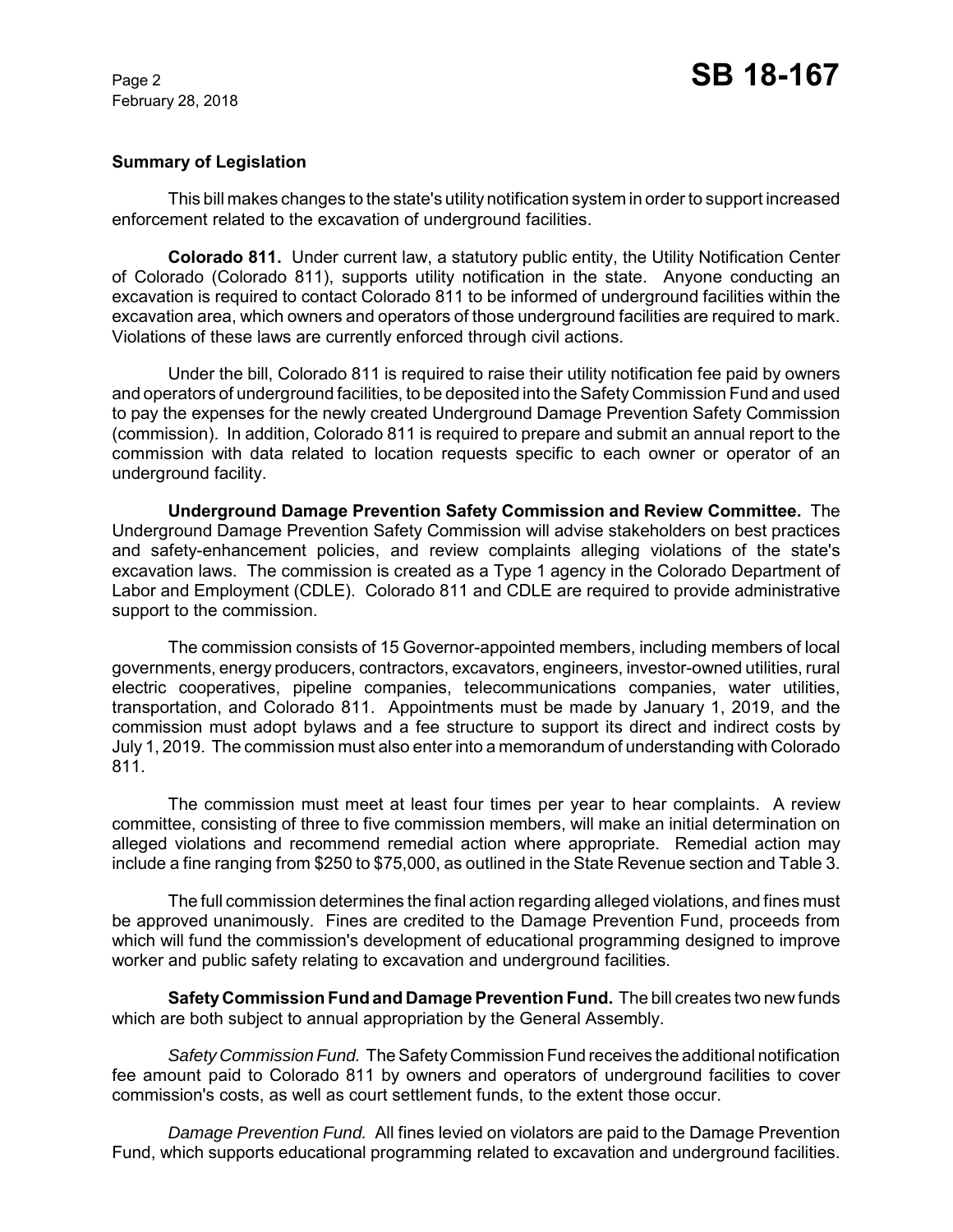**Owners and operators of underground facilities.** The bill requires all new underground facilities installed on or after August 8, 2018, to have electronic location technology. Owners and operators of underground facilities are not liable for damages or injuries related to information they provide related to the location of underground facilities.

**Engineers designing government subsurface utility engineering projects.** The bill requires a licensed professional engineer designing a government "subsurface utility engineering-required project" primarily involving horizontal construction to submit a location request to Colorado 811 during the design phase. The bill sets deadlines and protocols for these requests. Engineers must also ensure that those project plans meet certain standards developed by the American Society of Civil Engineers for defining the accuracy of an underground facility location.

**Excavators.** The bill requires excavators to keep all underground facility location documents on the job site. Excavators are also required to notify the owner or operator of the underground facility and call 911 for any incident involving natural gas, other gas, or hazardous liquid.

Under the bill, excavation is defined to exclude certain agricultural activities, such as cultivation, land clearing that does not involve deep digging, or routine maintenance of existing irrigation facilities or fence lines.

**Local governments and special districts.** Local government and special district entities are required to adhere to the notification requirements outlined in the bill. Home rule local governments are not subject to the commission's enforcement authority, but the governing body of a home rule local government must take official action to adopt a similar enforceable damage prevention safety program on its own or waive its exemption and delegate its damage prevention enforcement authority to the commission.

**Colorado Department of Transportation.** The bill repeals the Colorado Department of Transportation's (CDOT's) exemption from membership in Colorado 811.

**Membership tiers.** Owners and operators of underground facilities comprise the membership of Colorado 811. Under current law, there are two primary membership levels for owners and operators of underground facilities, with different rights and responsibilities. When an excavator calls Colorado 811 to provide notification of an intended excavation, Tier 1 members receive notice directly from Colorado 811 to arrange for the marking of their underground facilities. For Tier 2 members, Colorado 811 notifies the excavator that a Tier 2 member's facility may be impacted by the excavation, but it is the responsibility of the excavator to notify the Tier 2 member directly to arrange for the marking of their underground facilities.

Effective January 1, 2021, all underground facility owners and operators are Tier 1 members of Colorado 811 with full benefits. Excavators will no longer be required to contact former Tier 2 owners or operators to arrange for the marking of their underground facilities. Between January 1, 2019, and January 1, 2021, the bill requires Colorado 811 to provide any member who was not a Tier 1 member as of January, 1, 2019, with electronic notifications of intended excavations at no cost.

**Colorado Open Records Act.** Finally, information regarding the location of underground facilities is exempt from the Colorado Open Records Act (CORA), pursuant to the existing exemption for specialized details of critical infrastructure.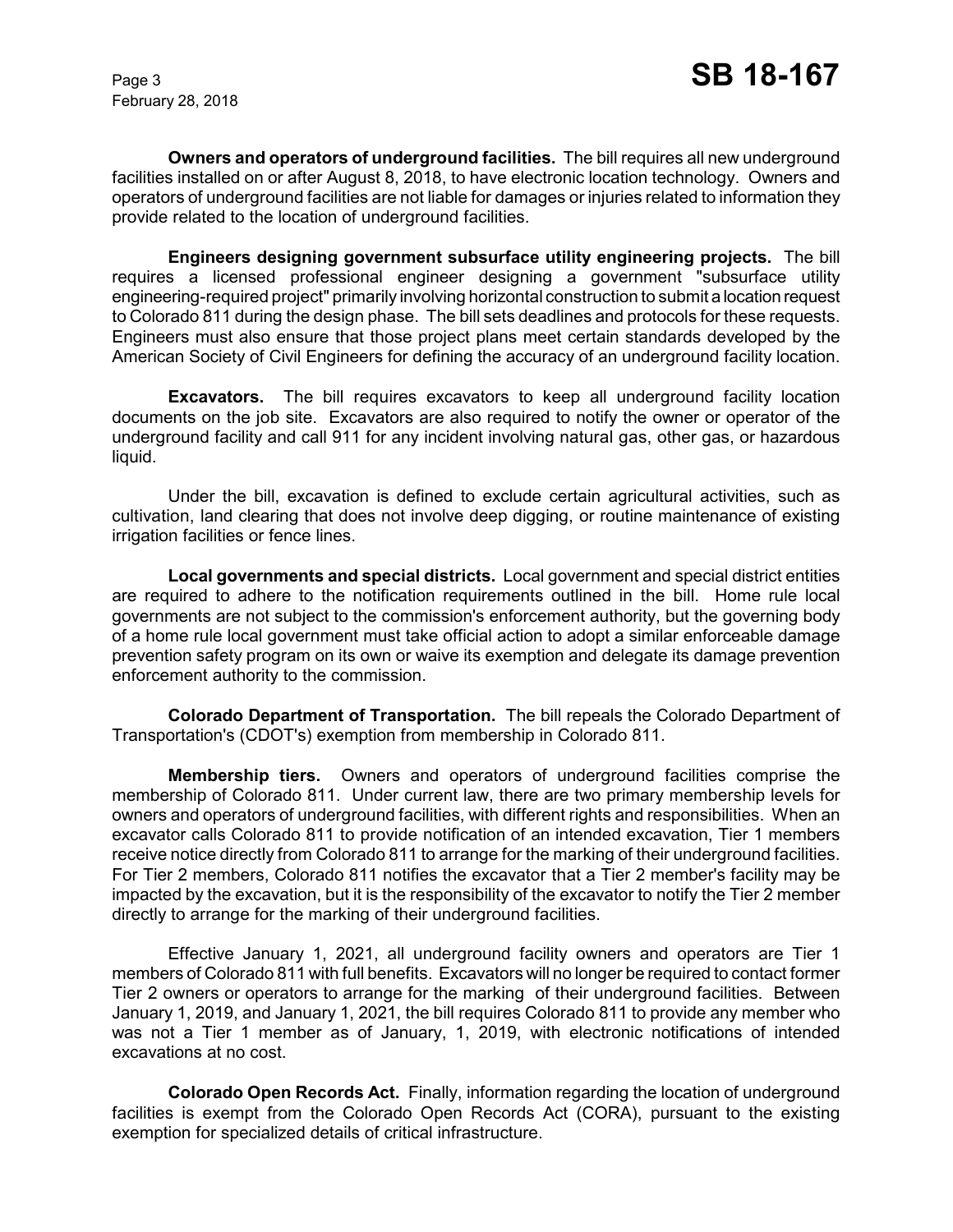# **Background**

**Colorado 811.** The Utility Notification Center of Colorado, or Colorado 811, is a statutory public entity authorized under Title 9, Article 1.5, C.R.S., to operate as the statewide, one-call system for locating underground facilities. The organization also promotes statewide public safety awareness, damage prevention programs, and other educational services. Its 2017 capital and operating budget was about \$6.8 million and 63 FTE, funded primarily through fees paid by owners and operators of underground facilities each time one of their facilities is affected by an excavation. There are currently about 1,100 Tier 1 members, and about 650 Tier 2 members of the organization. In 2017, Colorado 811 received about 850,000 incoming notifications related to pending excavations and made about 5.1 million outgoing notifications to owners and operators of underground facilities. The outgoing notification fee is currently \$1.45 per transmission. All members pay a one-time membership fee of \$25.

**Pipeline and Hazardous Materials Safety Administration.** In 2016, the U.S. Department of Transportation's Pipeline and Hazardous Materials Safety Administration (PHMSA) conducted an adequacy evaluation of Colorado's excavation damage prevention law enforcement and determined that the state's excavation-related enforcement is inadequate. Based on this finding, the state was issued a deadline of 2021 to upgrade its 811 enforcement, or have its federal pipeline safety grant reduced in 2022. PHMSA grant funding is issued to the Public Utilities Commission in the Department of Regulatory Agencies (DORA) and primarily funds distribution pipeline inspectors who conduct safety analyses and failure reviews. DORA is expected to receive about \$700,000 of federal funding from this source in 2018.

**Subsurface utility engineering — CDOT.** CDOT is currently implementing subsurface utility engineering requirements similar to the bill internally, resulting in annual average costs of \$1,650,000 for the department. These costs are expected to vary from year to year depending on CDOT's construction budget and project complexity.

## **Data and Assumptions**

**Cost savings.** According to a study commissioned by the U.S. Department of Transportation's Federal Highway Administration and conducted by Purdue University in 2002, which used a sample of 71 projects in four states (North Carolina, Ohio, Texas, and Virginia), performing comprehensive mapping of underground facilities creates the potential to save project dollars by avoiding utility relocations, reducing project delays, improving overall safety, and reducing contractor risk. These offsets to the upfront costs for state departments are not accounted for in this fiscal note.

**Memorandum of understanding.** It is assumed that the memorandum of understanding put in place between Colorado 811 and the commission will provide further codification of administrative responsibilities and seek to avoid duplicative efforts.

**Commission and review committee meeting schedule.** This fiscal note assumes the commission will meet four times a year and its review committee will meet monthly.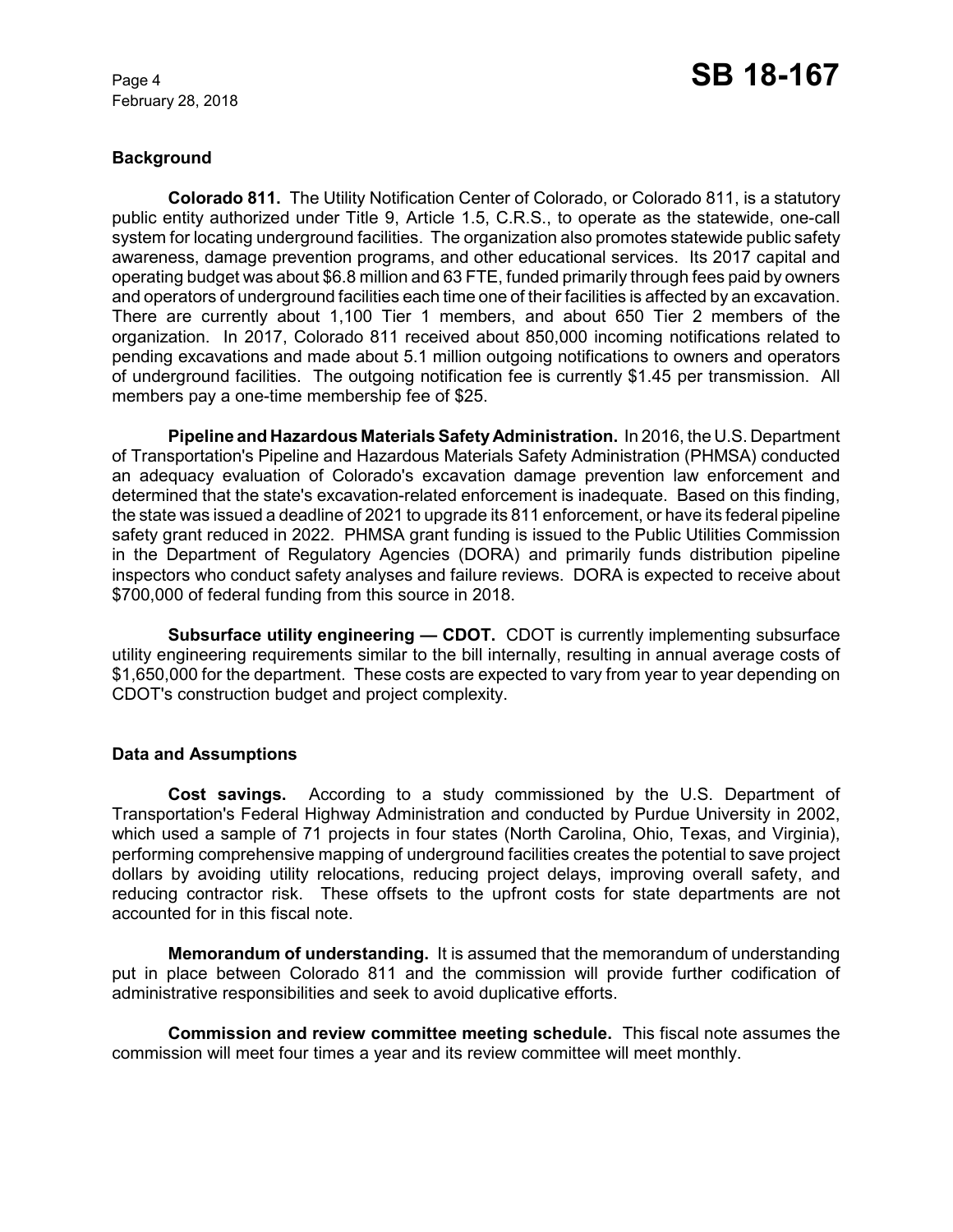## **State Revenue**

The bill will increase state revenue to the Safety Commission Fund from fees and legal settlements. Fees are expected to be increased to cover commission costs, estimated at \$178,500 in FY 2019-20, while legal settlement amounts have not been estimated. Beginning in FY 2019-20, the bill is also expected to increase state revenue to the Damage Prevention Fund from fines by at least \$5,000 per year. The bill creates no net change to state cash fund revenue from filing fees to the Judicial Department.

**Fee impact on owners or operators of underground facilities.** Colorado law requires legislative service agency review of measures which create or increase any fee collected by a state agency. Fee amounts shown in Table 2 are estimates only; actual fee amounts will be set by the commission through rule based on its direct and indirect costs and the estimated number of notifications subject to the fee. The fee increase is expected to begin in FY 2019-20 and will be credited to the Safety Commission Fund, while the remaining portion of the existing fee will stay with Colorado 811, which is TABOR-exempt.

| Table 2                                                                      |
|------------------------------------------------------------------------------|
| Fee Impact on Owners and Operators of Underground Facilities Under SB 18-167 |

| <b>Fiscal Year</b> | <b>Type of Fee</b>      | Fee<br><b>Current</b><br>Estimate<br>Fee |         | Number of<br><b>Notifications</b><br><b>Subject to Fee</b> | <b>Total Fee</b><br>Impact |
|--------------------|-------------------------|------------------------------------------|---------|------------------------------------------------------------|----------------------------|
|                    |                         |                                          |         |                                                            |                            |
| FY 2019-20         | CO 811 Notification Fee | \$1.450                                  | \$1.485 | 5.1 million                                                | \$178,500                  |

**Legal settlement funds.** Legal settlement amounts have not been estimated for this fiscal note, but will be deposited into the Safety Commission Fund to the extent they occur.

**Fines issued by the commission.** As shown in Table 3, fines assessed by the commission under the bill may range from \$250 to \$75,000, credited to the Damage Prevention Fund. Any fine amount must be approved unanimously by the full commission. While the fiscal note generally assumes that professionals will comply with state laws, fines are expected to increase by at least \$5,000 initially in FY 2019-20.

#### **Table 3 Fine Structure Under SB 18-167**  *per number of violations in a 12-month period*

|                 | One<br>Violation | Two<br><b>Violations</b> | Three<br>Violations | Four<br>Violations |
|-----------------|------------------|--------------------------|---------------------|--------------------|
| Minor           | \$250            | \$500                    | \$1,000             | \$5,000            |
| <b>Moderate</b> | \$1,000          | \$2,500                  | \$5,000             | \$25,000           |
| Major           | \$5,000          | \$25,000                 | \$50,000            | \$75,000           |

**Court fees.** By creating a new enforcement mechanism in lieu of a civil penalty, the bill is anticipated to reduce state cash fund revenue from civil filing fees by less than \$5,000 per year, which are currently credited primarily to the Judicial Stabilization Fund in the Judicial Department. However, the bill also permits district courts to review safety commission action, which may increase filing fees by up to \$5,000 per year. Therefore the bill will have no net impact to court fees.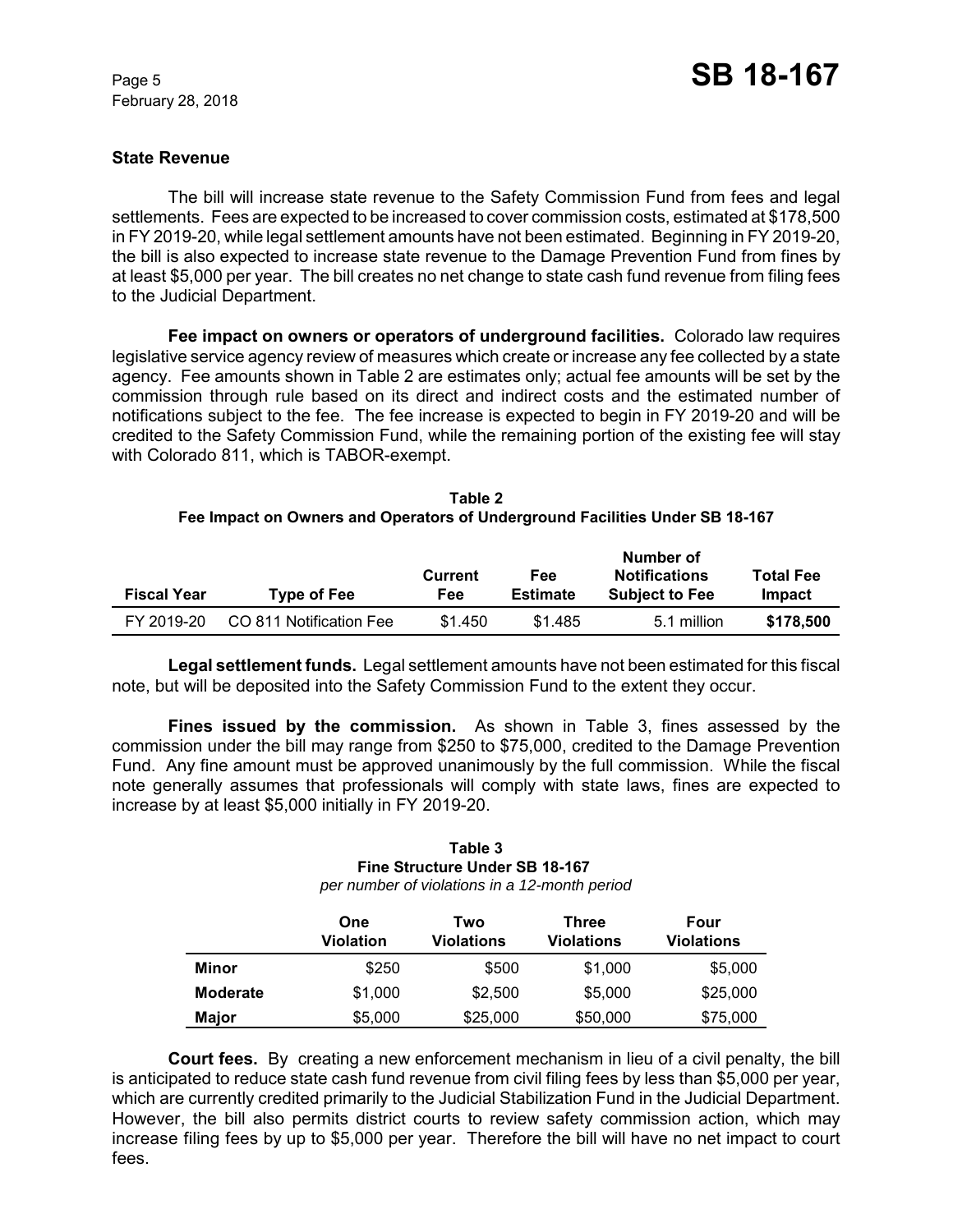## **TABOR Refund**

The bill increases state revenue subject to TABOR in FY 2019-20. State revenue is not currently expected to exceed the TABOR limit in FY 2019-20 and no refund is required. However, refunds in future years when the state next collects a TABOR surplus will be increased.

## **State Expenditures**

The bill will increase state expenditures in CDLE by \$110,090 and 1.2 FTE in FY 2018-19, paid from the General Fund, and \$172,728 and 2.1 FTE in FY 2019-20, paid from the Safety Commission Fund — these amounts are shown in Table 4. It will also increase costs in CDOT by at least \$1.26 million, paid from the State Highway Fund. DORA will secure its expenditures of federal PHMSA grant funding in future years. Other departments that perform excavations, in particular the Department of Public Health and Environment (CDPHE) and the Department of Natural Resources (DNR), will have indeterminate expenditure increases. The Judicial Department and the Department of Personnel and Administration (DPA) will have workload impacts related to the adjudication processes outlined in the bill.

| <b>Cost Components</b>                             | FY 2018-19 | FY 2019-20 |
|----------------------------------------------------|------------|------------|
| <b>Department of Labor and Employment</b>          |            |            |
| <b>Personal Services</b>                           | \$55,570   | \$111,140  |
| <b>Operating Expenses and Capital Outlay Costs</b> | \$10,451   | \$1,900    |
| <b>Legal Services</b>                              | \$12,787   | \$10,656   |
| <b>Board Reimbursement</b>                         | \$12,579   | \$14,376   |
| Centrally Appropriated Costs*                      | \$18,703   | \$34,656   |
| FTE - Personal Services                            | $1.1$ FTE  | $2.0$ FTE  |
| FTE - Legal Services                               | $0.1$ FTE  | $0.1$ FTE  |
| <b>CDLE Subtotal</b>                               | \$110,090  | \$172,728  |

### **Table 4 CDLE Expenditures Under SB 18-167**

 *\* Centrally appropriated costs are not included in the bill's appropriation.*

**Colorado Department of Labor and Employment.** Beginning January 1, 2019, the CDLE will add 1.0 FTE Program Manager, 0.5 FTE Accounting Technician, and 0.5 FTE Administrative Assistant to support the work of the commission. The program manager and assistant, in coordination with Colorado 811, will review complaints, prepare documentation for review committee and commission hearings, assist in development of fact-finding reports, participate in educational programming activities, and prepare reports. The accounting technician will process and manage financials for the Safety Commission Fund and the Damage Prevention Fund. Standard operating and capital outlay costs are included.

*Legal services.* Legal services are required for initial rulemaking and commission support, estimated at 120 hours and 0.1 FTE in FY 2018-19, and 100 hours and 0.1 FTE in FY 2019-20 and ongoing, at the hourly rate of \$106.56. The bill allows for the commission, represented by the Attorney General's office, to bring a court action if a person does not comply with the commission's decision, for which additional resources may be requested through the annual budget process.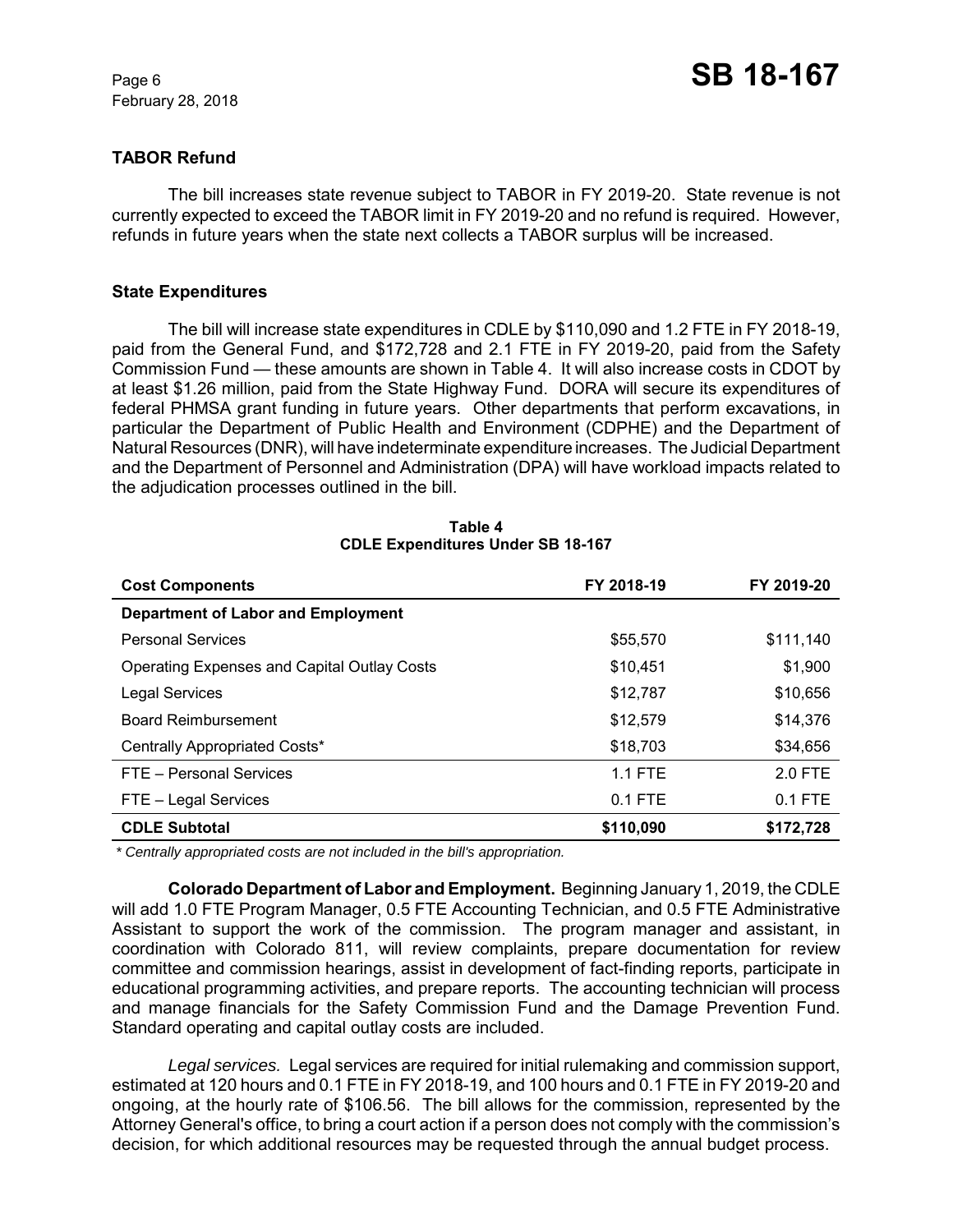*Board reimbursement.* The fiscal note assumes that at least six board members will require travel reimbursement for commission meetings, for four meetings per year, and that at least two review committee members will require travel reimbursement for review committee meetings, for twelve meetings per year. Lodging and meals have been estimated at \$128 per eligible member, assuming one overnight. Mileage reimbursement has been estimated at 350 miles per eligible member at the rate of \$0.49 per mile.

**Colorado Department of Transportation.** CDOT will have two primary expenditures under the bill — Colorado 811 notification fees and utility location costs — estimated to cost at least \$1.26 million annually, paid from the State Highway Fund, which is continuously appropriated to CDOT and allocated at the discretion of the Transportation Commission.

*Membership costs.* CDOT has fiber, signal and electrical in the right-of-way throughout the state. While CDOT is not a formal Tier 1 member, certain regions with a high number of utility locates have opted into the membership. Based on the number of notifications transmitted annually, it is estimated that this cost to the department would be approximately \$300,000 annually.

*Utility location.* If the location and sharing of utility facilities falls on CDOT staff, it is estimated to cost at least \$960,000 annually. This amount may be higher if location services work is contracted out.

**Department of Regulatory Agencies.** As discussed in the Background section, the bill is expected to secure federal PHMSA grant funding that supports pipeline inspectors in the Public Utilities Commission. Additionally, the State Board of Licensure for Architects, Professional Engineers, and Professional Land Surveyors Engineering will perform outreach to inform engineers of the Colorado 811 notifications under the bill in the course of its normal business.

**Departments of Natural Resources and Public Health and Environment.** Departments that are involved in excavation projects — particularly DNR and CDPHE — will have increased costs to locate and include underground facilities in engineering plans. These amounts have not been determined and will be addressed during the annual budget process.

*Department of Natural Resources.* DNR owns a considerable amount of underground facilities inside Colorado Parks and Wildlife properties, such as water, sewer, and electric lines. Costs will increase in DNR to meet the engineering planning requirements under the bill.

*Department of Public Health and Environment.* CDPHE's Brownfields and Superfund programs have projects that involve excavation. Under the bill, Brownfields-related clean-ups of illegal dumps, defunct waste facilities, or large waste tire pits may result in increased planning and design costs ranging from \$5,000 to \$20,000, while larger Superfund-related clean-ups may result in increased planning and design costs ranging from \$100,000 to \$500,000. CDPHE is generally involved in three to four clean-up projects per year, funded through cash funds, federal funds, or a combination of both.

**Department of Personnel and Administration.** The Office of Administrative Courts is responsible for hearing appeals of commission decisions, which are expected to vary annually. To the extent additional resources are required, DPA will make a request through the annual budget process.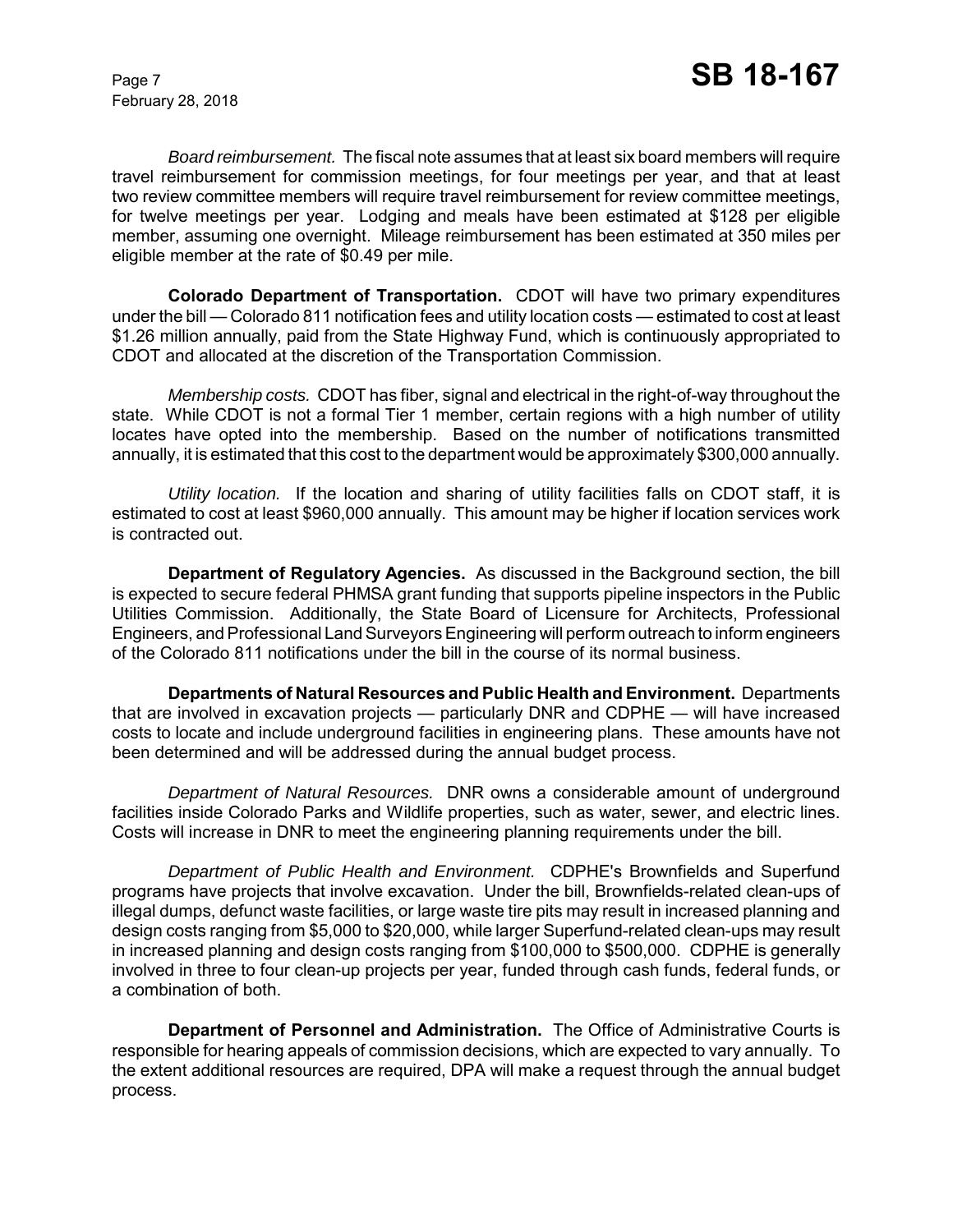**Judicial Department.** The bill will have a minimal impact on trial courts in the Judicial Department. By creating an administrative process for violations, civil filings may be reduced. However, the bill also allows for review of final commission actions by the courts. While it is unknown how frequently excavation claims are currently adjudicated in the trial courts, the fiscal note assumes that no change in appropriations is required.

**Centrally appropriated costs.** Pursuant to a Joint Budget Committee policy, certain costs associated with this bill are addressed through the annual budget process and centrally appropriated in the Long Bill or supplemental appropriations bills, rather than in this bill. These costs, which include employee insurance and supplemental employee retirement payments, are estimated to be \$18,703 in FY 2018-19 and \$34,656 in FY 2019-20.

## **Local Government and Special District Impact**

Similar to state agencies, local governments and special districts will have a variety of impacts under the bill.

**Engineering projects for government entities.** Engineering plans designed for a local government or special district involving underground utilities will require additional processes in the design phase, which will increase design costs and may necessitate the hiring of additional engineering and surveying staff in some entities.

**Underground facility notification.** Local governments and special districts that own or operate underground facilities and that were Tier 2 members prior to the bill will, after two years of free access to Colorado 811 notifications, have significantly increased costs beginning January 1, 2021, to pay Colorado 811's per notification fee.

**Excavation penalties.** Local governments involved in excavation work that violate safety rules are subject to new penalties, but the fiscal note assumes these entities will comply with state law and this impact will be minimal.

**Electronic locatability of underground facilities.** Local governments and special districts will be required to install electronic tracking technology on all underground facilities installed on or after August 8, 2018, which will increase costs.

**Home rule local governments.** If home rule local governments waive their exemption from the commission's enforcement authority, their workload will increase to adopt a similar enforceable damage prevention safety program within their jurisdiction.

**Denver County Court.** The bill allows for the commission, represented by the Attorney General's office, to bring a court action in Denver County Court if a person does not comply with the commission's decision. This will result in a workload increase for the Denver County Court, managed and funded by the City and County of Denver.

**Local government representatives.** Three members of local governments will serve on the commission, which will increase workload for those local government members.